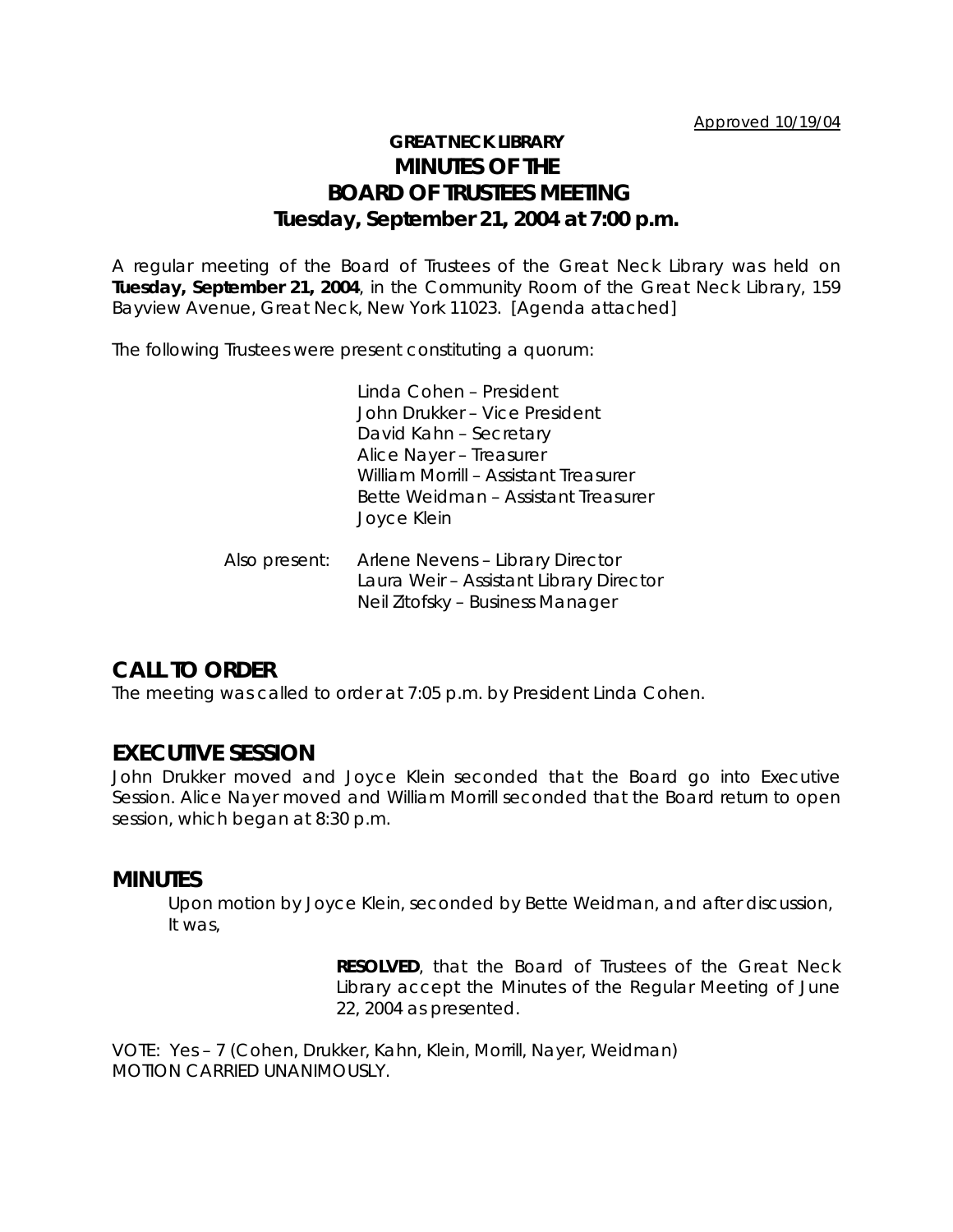# **TREASURER'S REPORT – PERSONNEL REPORT**

During the month of June 2004, revenue received was \$1,020,116. Total expenses were \$528,344. During the month of July 2004, revenue received was \$39,077. Total expenses were \$504,274. During the month of August 2004, revenue received was \$37,603. Total expenses were \$528,672.

At the close of business, August 31, 2004, total operating fund holdings were \$2,208,042, which were on deposit at HSBC and The Bank of New York, and in Petty Cash funds at Main and the Branches. This compares to an August 31, 2003 balance of \$2,187,918.

Additionally, the balance of the Main Building and Special Services fund was \$1,280,578; the Automated Library fund was \$132,027; the Restricted Gift fund was \$45,713; the Branch and Special Services fund was \$131,384. These funds totaled \$1,589,701 on August 31, 2004. The August 31, 2003 total was \$1,828,448.

Upon motion by Alice Nayer, seconded by Joyce Klein, and after discussion, it was,

> **RESOLVED,** that the Board of Trustees of the Great Neck Library accept the September 21, 2004, Treasurer's Report with the Personnel Changes of June 19, 2004 through September 15, 2004.

Public Comment: Rebecca Gilliar

VOTE:Yes – 7 (Cohen, Drukker, Kahn, Klein, Morrill, Nayer, Weidman) *MOTION CARRIED UNANIMOUSLY.*

Upon motion by Alice Nayer, seconded by Bette Weidman and after discussion, it was,

> **RESOLVED,** that the Board of Trustees of the Great Neck Library authorize the Treasurer to pay the persons named in the Check Register dated August 18, 2004 through September 15, 2004, Paid-Checks numbered 1121 through 1122 and 30170 through 30238, and To-Be-Paid checks numbered 30239 through 30354, the sums set against their respective names, amounting in the aggregate to \$307,401.89.

VOTE:Yes – 7 (Cohen, Drukker, Kahn, Klein, Morrill, Nayer, Weidman) *MOTION CARRIED UNANIMOUSLY.*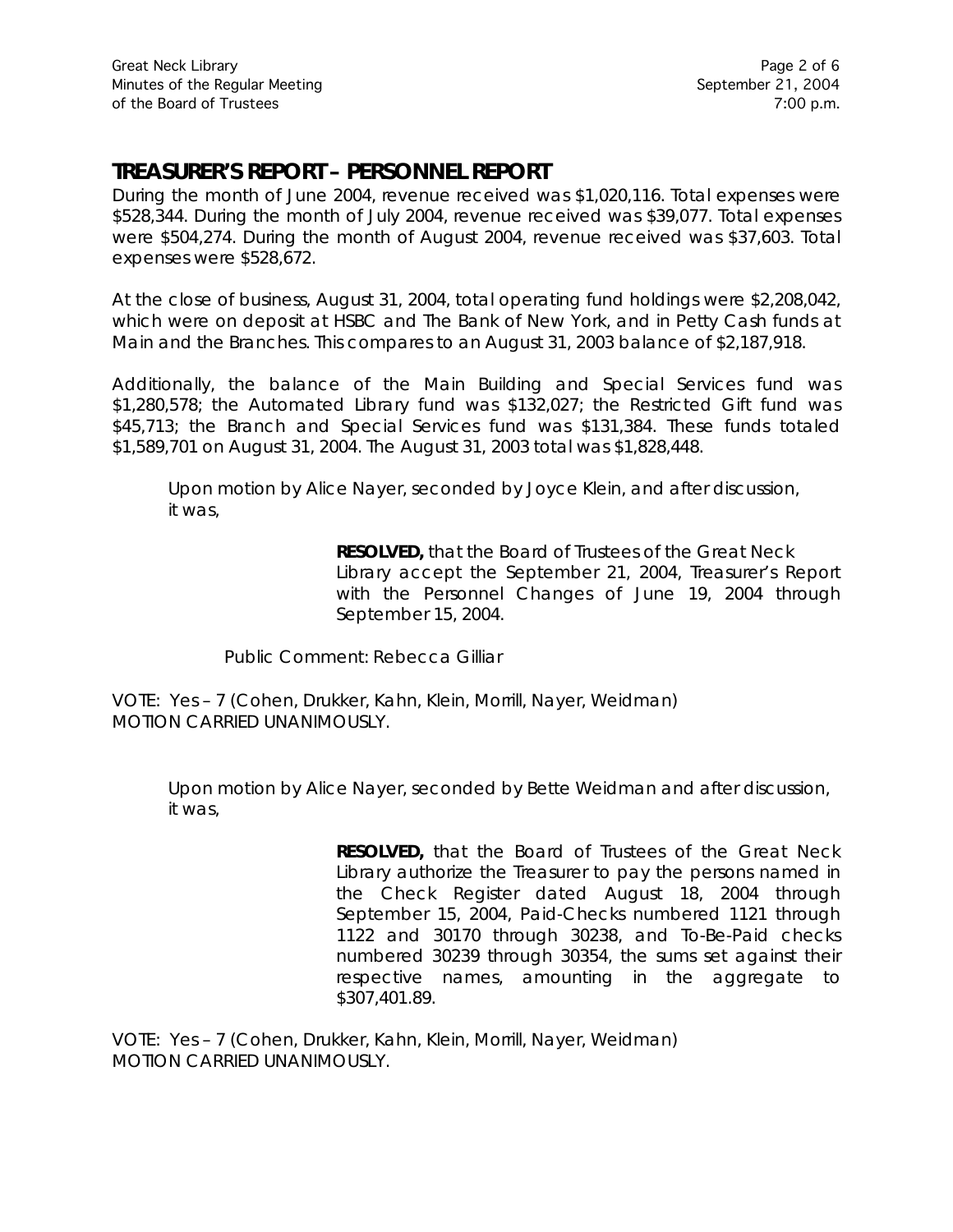# **REPORTS**

### **Branch Committee**

Branch Committee chairperson John Drukker presented his report of the July 20, 2004 meeting at the Parkville Branch. [copy of report attached]

> Public Comment: Marianna Wohlgemuth, Ralene Adler, Rebecca Gilliar, Norman Rutta

### **Secretary**

Trustee David Kahn reported on the slate of candidates as submitted by the Nominating Committee for the October 25, 2004 Election. He also expressed his thanks to the Nominating Committee for its hard work and all the candidates for their desire to help make the Great Neck Library better and better. There are 14,640 eligible voters for the October 2004 election.

Linda Cohen and John Drukker were endorsed by the Nominating Committee to succeed themselves on the Board of Trustees, and Varda Solomon to fill the expired seat of Carol Mitch on the Nominating Committee. Norman Rutta submitted a petition to run as an Independent Candidate for the Board of Trustees against John Drukker.

#### **Director** (Report attached)

Director Nevens updated the Board on the proposed Main Building Renovation/Expansion project since its last Board meeting in June. The environmental consultant requested the DEC to complete its review of the Library's plans and to supply a list of all the outstanding issues so they could be resolved all at once. Communication was received from the DEC asking for projected contours on the south side of the property. This has been forwarded to them.

One major change was made to the proposed entrance to the planned new building. The front entranceway has been pushed out and the property graded to eliminate stairs to enter the building. The parking lot has been designed to define pedestrian pathways and improve the flow of traffic within the lot.

Meetings will continue with the architect and project manager to complete the documents to be submitted to the Town Board of Zoning Appeals and to the Town Board. We will coordinate with the zoning counsel, the traffic engineer and the environmental consultant. Once our application has been placed on the Town Calendar, a date will be set for the referendum.

Public Comment: Ralene Adler, Varda Solomon, Barbara Zeller, Marianna Wohlgemuth, Marietta DiCamillo, Rebecca Gilliar, Karen Rubin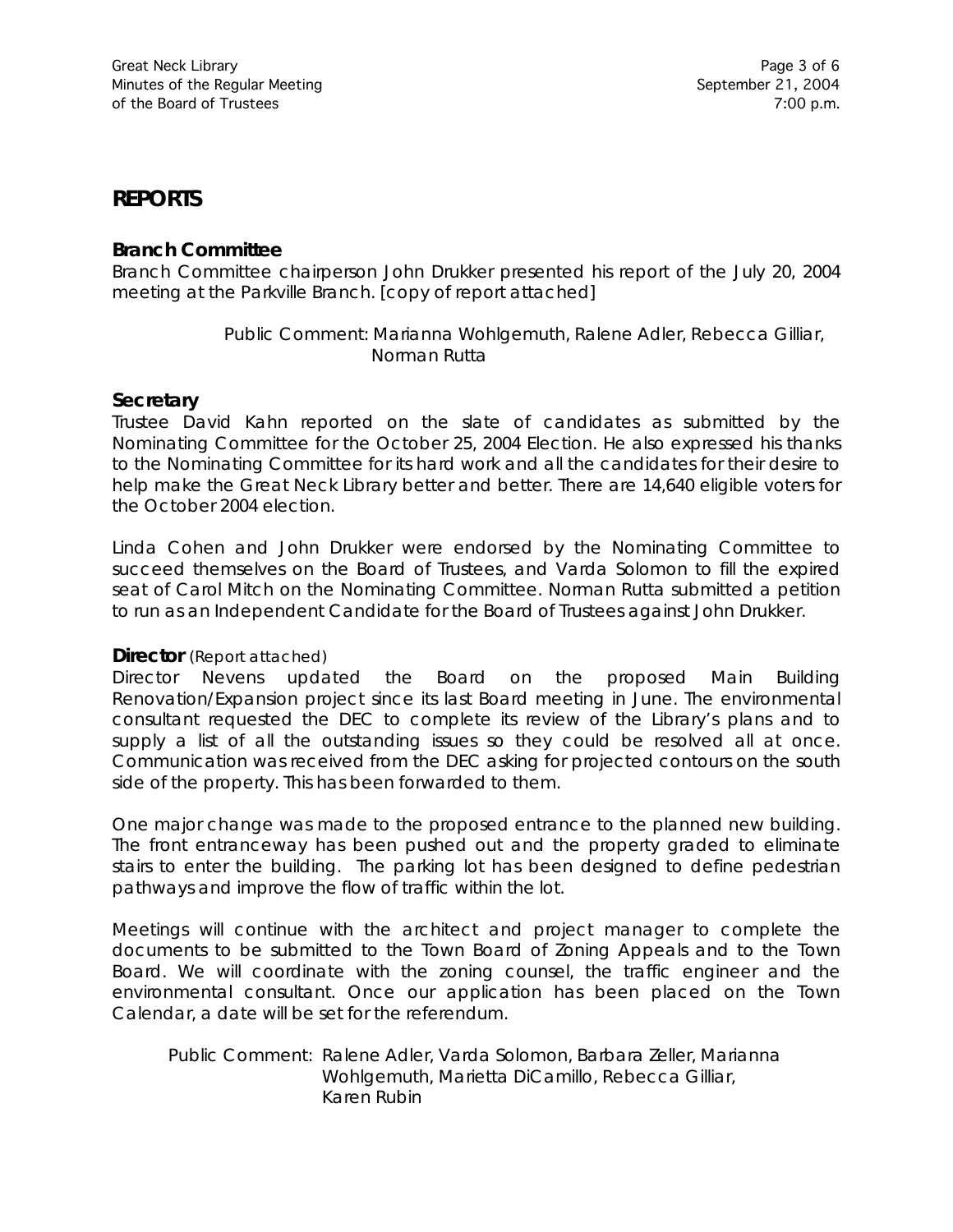## **NEW BUSINESS**

#### **Job Descriptions**

This four-part resolution was placed on the table to be voted on as one resolution. But after much discussion between the Board and the public, it was decided that each part should be voted on individually. This was done as follows:

Public Comment: Norman Rutta, Ralene Adler, Rebecca Gilliar

Upon motion by Joyce Klein, seconded by William Morrill and after discussion, it was,

> **RESOLVED,** that the Board of Trustees of the Great Neck Library approve the attached job descriptions.

VOTE:Yes – 7 (Cohen, Drukker, Kahn, Klein, Morrill, Nayer, Weidman) *MOTION CARRIED UNANIMOUSLY.*

Upon motion by Joyce Klein, seconded by William Morrill and after discussion, it was,

> **RESOLVED**, that the Board of Trustees of the Great Neck Library approve the salary schedule for the newly-created job category Senior Librarian II/Senior Levels Staff II.

VOTE:Yes – 7 (Cohen, Drukker, Kahn, Klein, Morrill, Nayer, Weidman) *MOTION CARRIED UNANIMOUSLY.*

Upon motion by Joyce Klein, seconded by William Morrill and after discussion, it was,

> **RESOLVED,** that the Board of Trustees approve the reclassification of Harriett Fargnoli, Risha Rosner, and Pamela Levin as Senior Librarian II with salary increases of \$2,445 each.

VOTE:Yes – 7 (Cohen, Drukker, Kahn, Klein, Morrill, Nayer, Weidman) *MOTION CARRIED UNANIMOUSLY.*

Upon motion by Joyce Klein, seconded by William Morrill and after discussion, it was,

> **RESOLVED,** that the Board of Trustees of the Great Neck Library approve the reclassification of Barry Weil from Levels Staff to Senior Levels Staff I with a salary increase of \$4,378.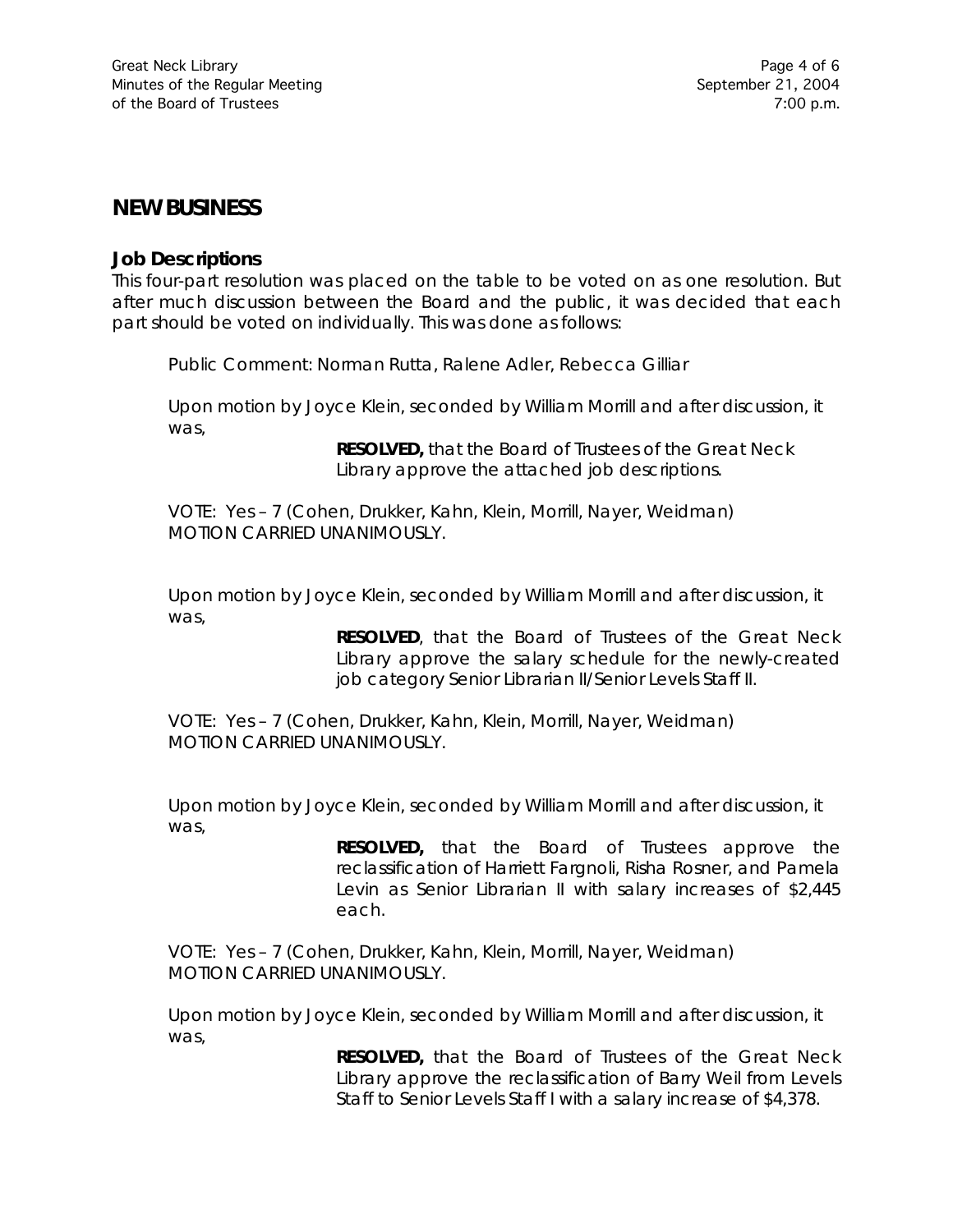VOTE:Yes – 7 (Cohen, Drukker, Kahn, Klein, Morrill, Nayer, Weidman) *MOTION CARRIED UNANIMOUSLY.*

### **Bond Counsel**

Upon motion by David Kahn, seconded by Joyce Klein and after discussion, it was,

> **RESOLVED,** that the Board of Trustees of the Great Neck Library retain the services of Dennett Law Offices, P.C. to act as our Bond Counsel in matters relating to the Main Building Expansion with the same terms as previously negotiated with Garfunkel, Wild & Travis.

Public Comment: Rebecca Gilliar

VOTE:Yes – 7 (Cohen, Drukker, Kahn, Klein, Morrill, Nayer, Weidman) *MOTION CARRIED UNANIMOUSLY.*

#### **Property/Liability Insurance Renewal**

Upon motion by Alice Nayer, seconded by David Kahn and after discussion, it was,

> **RESOLVED,** that the Board of Trustees of the Great Neck Library renew its liability/property automobile and umbrella insurance policies for the period September 1, 2004 through September 1, 2005 with Utica Insurance Companies, as presented by A. C. Edwards in their proposal dated September 1, 2004, for a total cost of \$49,581 to be charged to the Property/Liability Insurance line of the operating budget.

VOTE:Yes – 7 (Cohen, Drukker, Kahn, Klein, Morrill, Nayer, Weidman) *MOTION CARRIED UNANIMOUSLY.*

#### **Photocopier**

Upon motion by David Kahn, seconded by Joyce Klein and after discussion, it was,

> **RESOLVED,** that the Board of Trustees of the Great Neck Library authorize the 36-month lease for the Canon iR5020 digital photocopier from Leslie Digital Imaging, as per their quotation of June 27, 2004, at a cost of \$292.58 per month, plus service for all but paper and staples at a cost of \$112.50 per month. Service on overage copies {in excess of 180,000 per year] is to be billed at \$0.0075 per copy. Lease costs will